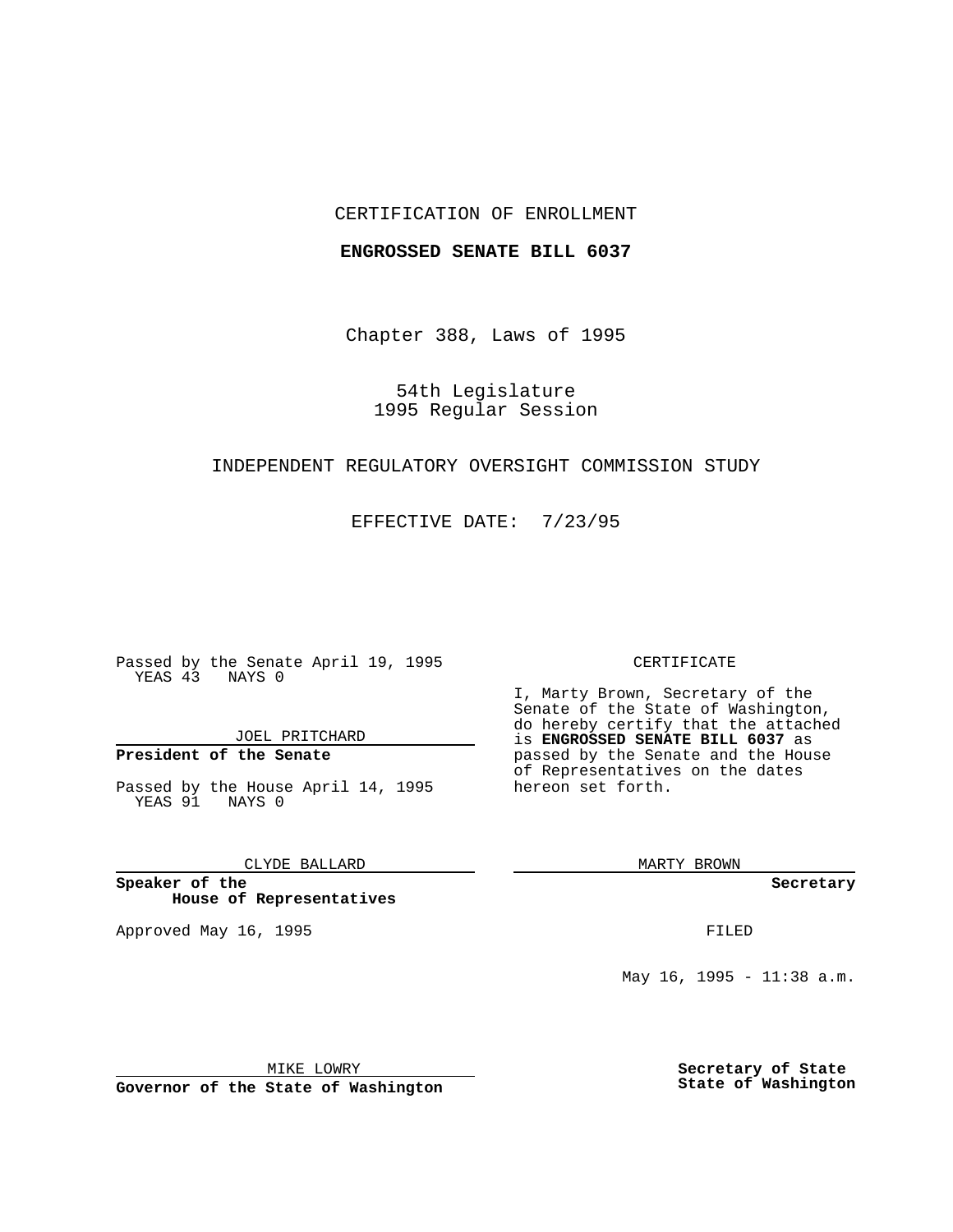## **ENGROSSED SENATE BILL 6037** \_\_\_\_\_\_\_\_\_\_\_\_\_\_\_\_\_\_\_\_\_\_\_\_\_\_\_\_\_\_\_\_\_\_\_\_\_\_\_\_\_\_\_\_\_\_\_

\_\_\_\_\_\_\_\_\_\_\_\_\_\_\_\_\_\_\_\_\_\_\_\_\_\_\_\_\_\_\_\_\_\_\_\_\_\_\_\_\_\_\_\_\_\_\_

## AS AMENDED BY THE HOUSE

Passed Legislature - 1995 Regular Session

#### **State of Washington 54th Legislature 1995 Regular Session**

**By** Senators Sheldon, Hale, Rinehart, Haugen, Drew, Oke, Kohl, Fairley, Franklin, Snyder, Quigley, Bauer, McAuliffe, Fraser, Sutherland and Gaspard

Read first time 02/27/95. Referred to Committee on Government Operations.

1 AN ACT Relating to the creation of the Washington independent 2 regulatory affairs commission; and adding new sections.

3 BE IT ENACTED BY THE LEGISLATURE OF THE STATE OF WASHINGTON:

 NEW SECTION. **Sec. 1.** The legislature finds that the proliferation and complexity of state agency rules requires oversight beyond that which is currently provided by the legislative, executive, and judicial branches of government. The legislature further finds that some states have created independent commissions to oversee the regulatory process, and that this type of commission may have merit in Washington's system of regulatory oversight.

 NEW SECTION. **Sec. 2.** The senate and house of representatives government operations committees shall conduct a joint interim study on the advisability of creating an independent commission to provide oversight of the state's regulatory system. The study may include an examination of the appropriate roles for the legislative, executive, and judicial branches of government in the oversight of rule making. The study may also include an analysis of the costs of creating an independent commission and the benefits to be obtained. The committees